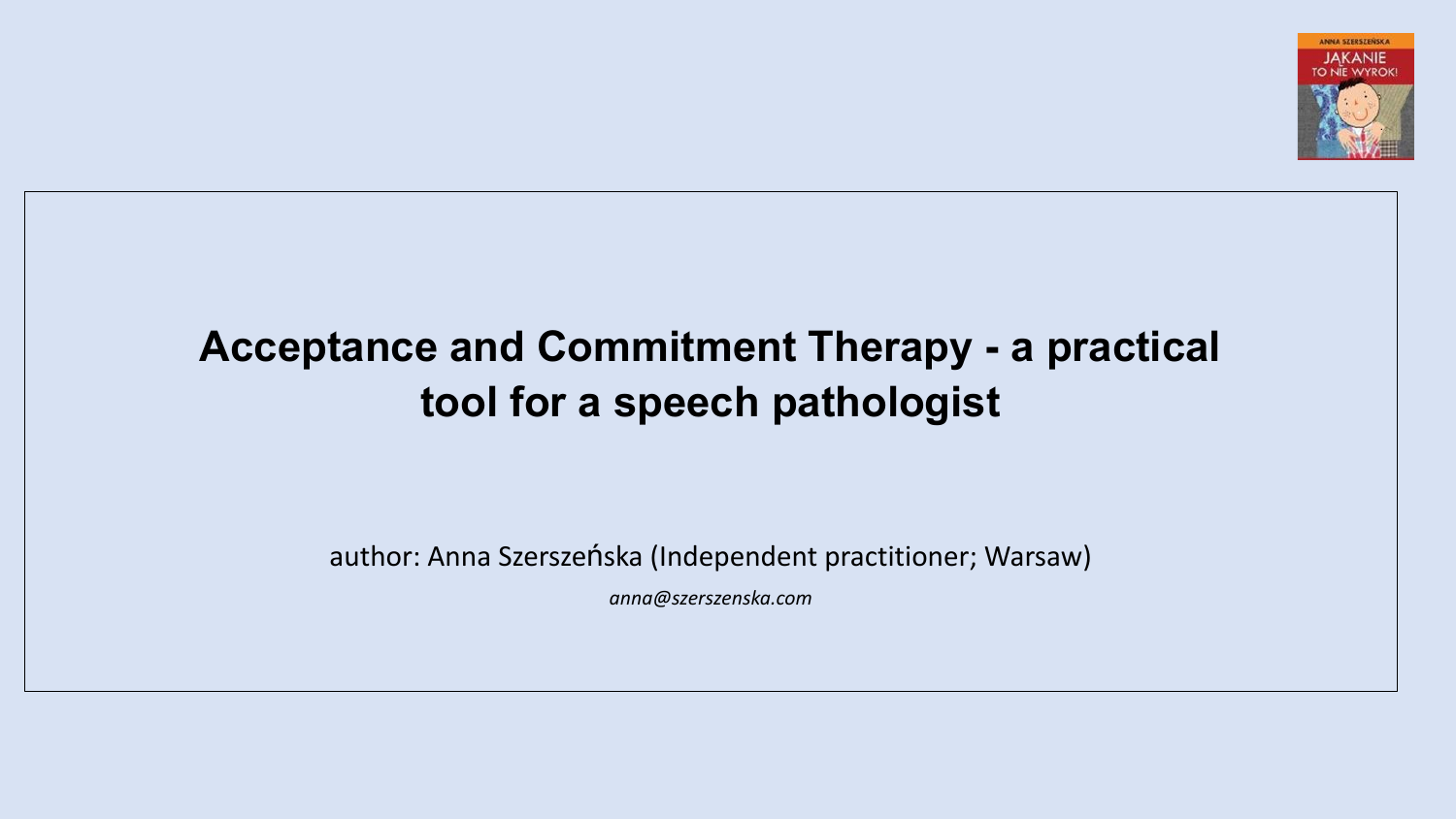### **ABSTRACT**

Stuttering can interfere *not only* with the fluency of speech, but *more importantly* it affects the psychological well-being of the person experiencing it (According to the World Health Organization (WHO): "Health is a state of complete, physical, mental and social wellbeing, and individuals or groups must be able to identify and to realize aspirations, to satisfy needs, and to change or cope with the environment. Health is, therefore, seen as a resource for everyday life, not the objective of living."). As a result, it can lead to a *reduction in self-esteem*, as well as making choices incompatible with dreams and aspirations.

(Yaruss, Quesal 2010, Boyle 2015).

Therapists need tools (proven effective both in clinical practice and in research) that will allow them to work with the client on:

- emotions.
- attitude towards stuttering,

and consequently:

- $\mathcal V$  help to reduce the fear of speaking,
- change the attitude towards experienced disfluencies,
- increase communicative and social competences.



# **THEORETICAL INTRODUCTION**

ACT therapy (Acceptance and Commitment Therapy) is a form of behavioral therapy based on *learning effective skills* that:

- allow coping with painful thoughts and feelings so that they have less impact on us,
- $\mathcal V$  allow setting the direction of action and following it consistently (Hayes, Ciarrochi 2015)
- help to fully engage in your own life in line with the values we profess / we believe in.

# **CREATORS OF THE ACT APPROACH**

Steven. C Hayes, Kelly G. Wilson K. Strosahl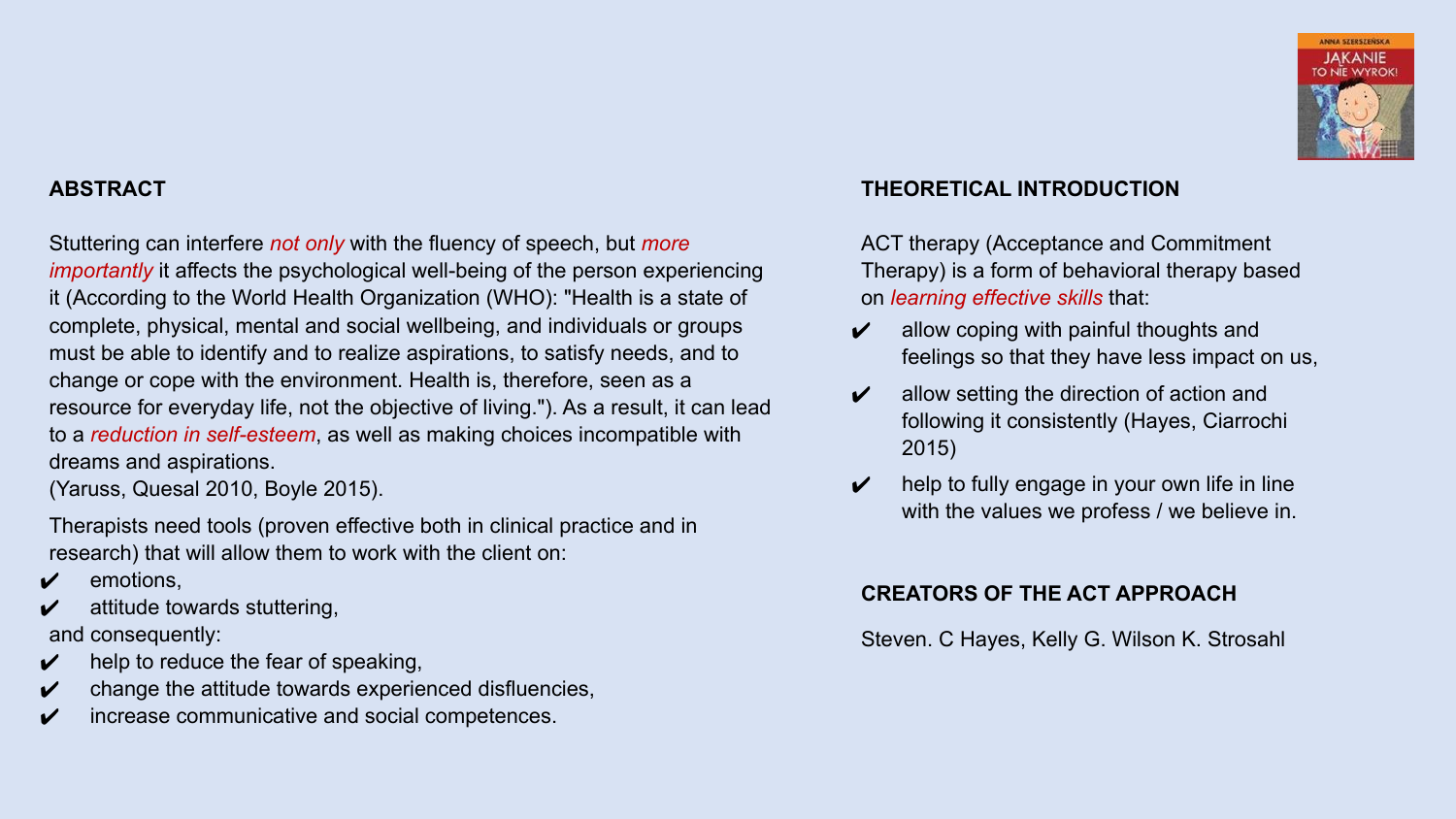

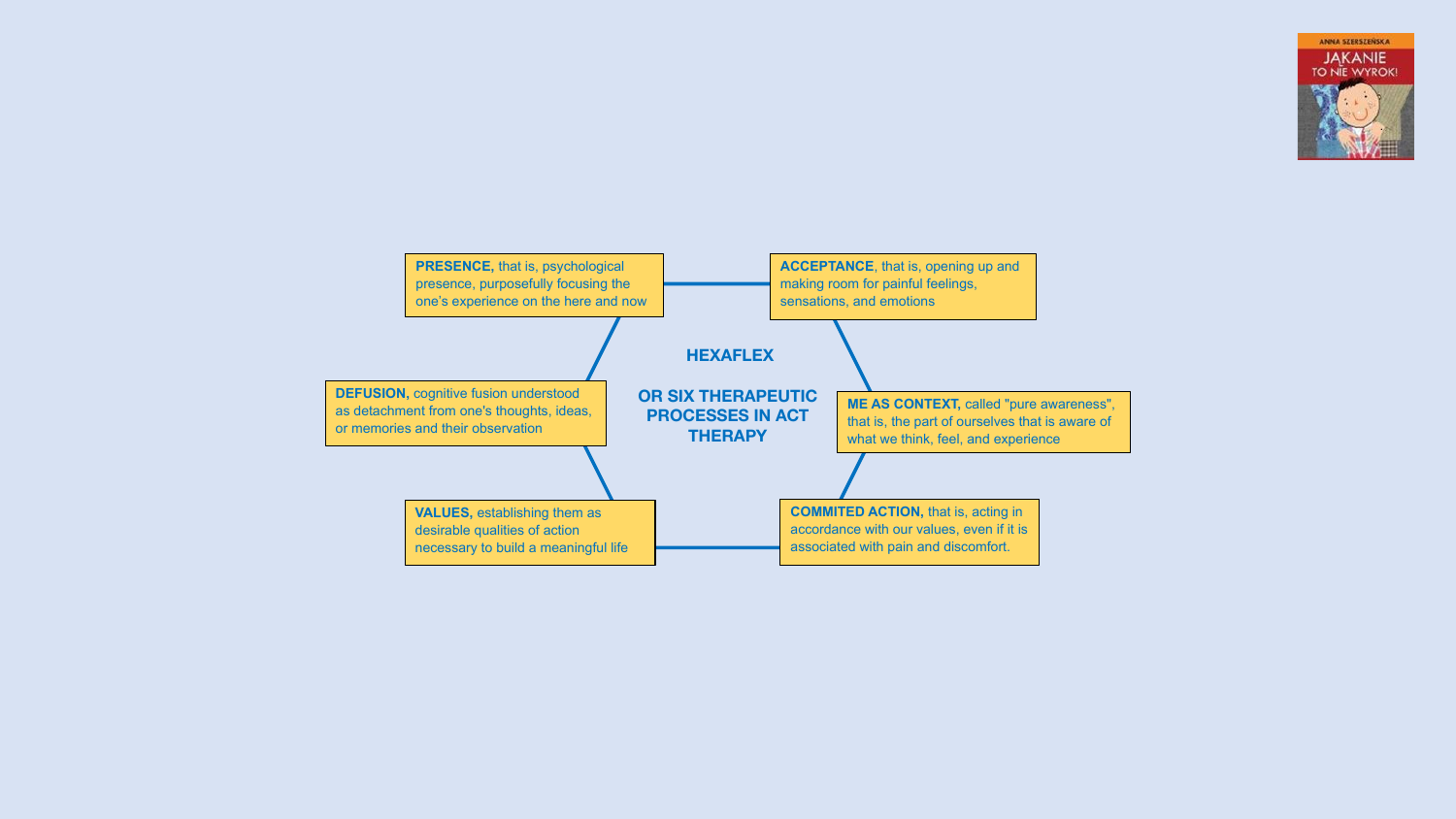

### **SUMMARY**

The ACT program can be an effective adjunct to speech therapy, as it:

- ✔ helps you *accept* what is and what is not out of control,
- $\mathcal V$  allows you to change the relationship with painful symptoms
- enables you to understand what is physically going on with your body (Chambers, Allen 2008)
- $\mathcal V$  strengthens your psychological presence
- $\mathcal V$  helps to you reduce the level of inner anxiety
- prepares you for the constructive overcoming of difficulties
- shapes your psychological flexibility

The ACT approach, consists of *practicing and experiencing*, mainly in everyday life, not only during therapeutic sessions. It allows achieving satisfactory results enhancing the effects of therapy. According to the authors, it is worth making such an effort to lead a *full and rich life* in line with the professed values.